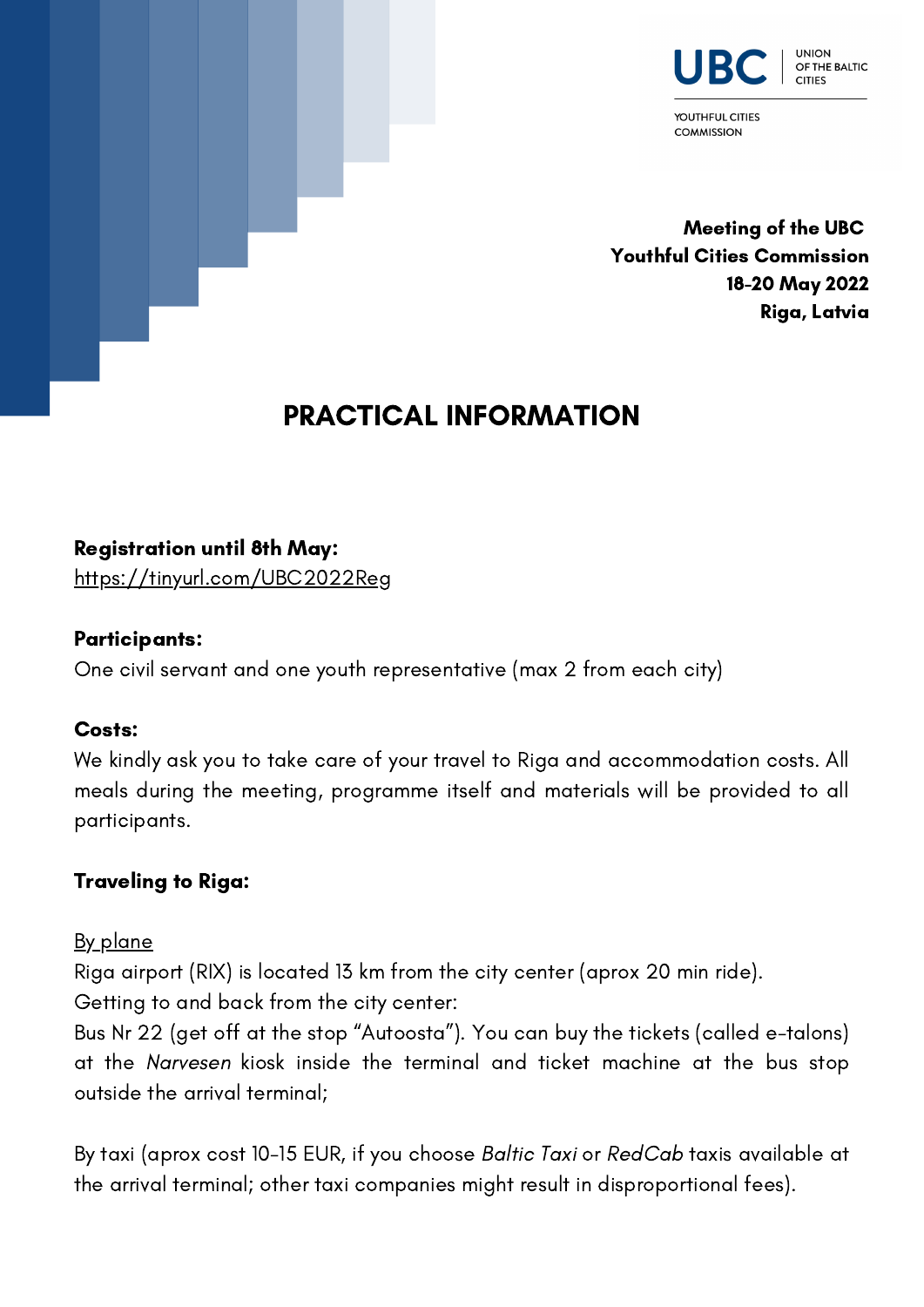#### **By train**

For arrival by rain to Riga please see [www.pv.lv/en](http://www.pv.lv/en)

Central train station is located in the city center, a walking distance from the recommended hotel.

#### <u>By bus</u>

For arrival by bus to Riga please see [www.autoosta.lv](https://www.autoosta.lv/time-table/?lang=en)

Riga Coach Terminal is located in the city center, a walking distance from the recommended hotel.

#### <u>By car</u>

Please use google maps or other navigation applications to find the best routes to Riga from your city.

# Recommendations for accommodation in Riga

We ask you to make your reservation in one of these hotels (see below). We've selected them based on location, price and quality.

They are located in Riga's Old Town, within walking distance from each other. Our **meeting point every morning** will be in the lobby of Wellton Riga Hotel & SPA.

Option 1: Rixwell Old Riga Palace Hotel [www.rixwell.com/en/hotels/rixwell-old-riga-palace-hotel](http://www.rixwell.com/en/hotels/rixwell-old-riga-palace-hotel) Single room starting 53 EUR per night, breakfast included Twin room starting 55 EUR per night, breakfast included Minsterejas iela 8/10, Rīga, Old Town Phone +371 67559791

Option 2: Wellton Riga Hotel & SPA [www.wellton.com/en/hotels/wellton-riga-hotel-and-spa](http://www.wellton.com/en/hotels/wellton-riga-hotel-and-spa) Single room starting 62 EUR per night, breakfast included Vaļņu Street 49, Rīga, Old Town Phone +371 67869955

Option 3: Wellton Centrum Hotel & SPA [www.wellton.com/en/hotels/wellton-centrum-hotel-and-spa](http://www.wellton.com/en/hotels/wellton-centrum-hotel-and-spa) Single room starting 64 EUR per night, breakfast included Kalēju iela 33, Rīga, Old Town Phone +371 67130674